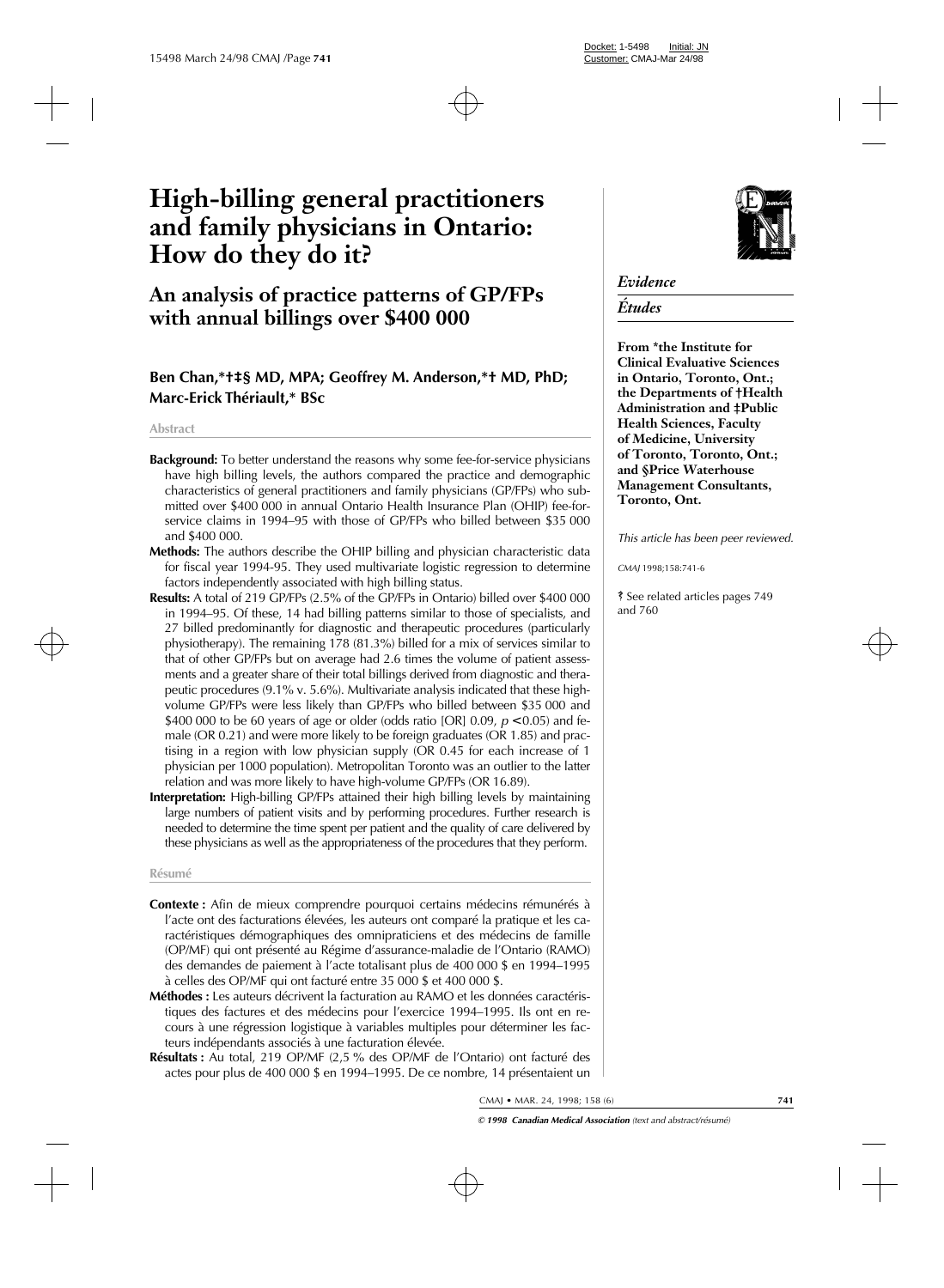

régime de facturation semblable à celui des spécialistes et 27 ont surtout facturé des procédures diagnostiques et thérapeutiques (plus particulièrement en physiothérapie). Les 178 autres (81,3 %) ont facturé une composition de services semblable à celles des autres OP/MF, mais en moyenne, le volume de leurs évaluations de patients a été 2,6 fois plus élevé et les procédures diagnostiques et thérapeutiques ont figuré pour un pourcentage plus important de leurs factures totales (9,1 % c. 5,6 %). L'analyse à variables multiples a révélé que, par rapport aux OP/MF qui ont facturé des montants variant entre 35 000 \$ et 400 000 \$, ces OP/MF à volume élevé étaient moins susceptibles d'avoir 60 ans ou plus (risque relatif [RR] 0,09, *p* < 0,05) et d'être des femmes (RR 0,21), mais plus susceptibles d'être des diplômés étrangers (RR 1,85) et de pratiquer dans une région moins bien pourvue en médecins (RR 0,45 pour chaque médecin de plus par tranche de 1 000 habitants). La région métropolitaine de Toronto a échappé (valeur aberrante) à cette dernière corrélation, car on tend à y trouver un plus grand nombre d'OP/MF à volume élevé (RR 16,89).

**Interprétation :** Les OP/MF qui facturent des montants élevés reçoivent de nombreux patients et exécutent diverses procédures. D'autres études s'imposent pour déterminer le temps que ces médecins consacrent à chaque patient, la qualité des soins qu'ils dispensent et le caractère approprié des procédures qu'ils exécutent.

hysician reimbursement is a key component of health care policy in Canada. Despite vigorous debate over the role of capitation and salary models, most physicians are still paid on a fee-for-service basis. Rather than adopting alternative payment plans, provinces have modified the rules governing fee-for-service practice to contain overall physician expenditures and to encourage a balanced geographic distribution of physicians. Some of these changes include global expenditure caps, restrictions on practice location and delisting of certain services.<sup>1</sup>

Although all physicians have been subject to expenditure control policies, high-billing physicians have attracted particular attention. Several provinces have introduced individual physician billing limitations. In Ontario in 1991, thresholds were introduced whereby physician billings exceeding \$400 000 were subject to a one-third reduction in fees and billings over \$450 000 a reduction of two-thirds. Exemptions were made for physicians in underserviced areas, certain high-demand specialties and the technical component of diagnostic and therapeutic procedures. General practitioners and family physicians (GP/FPs) and specialists were subject to the same threshold levels.

One reason why high-billing physicians have attracted the interest of policy-makers may be because they account for a disproportionately large share of total billings. In a previous analysis<sup>2</sup> we found that in 1994–95, 2.5% of Ontario GP/FPs billed over \$400 000 to the Ontario Health Insurance Plan (OHIP) and that these physicians accounted for 6.4% of total GP/FP fee-for-service billings. The average GP/FP bills 30% less than the average specialist in Ontario. Furthermore, 88% of all specialists in the province bill \$400 000 or less.<sup>2</sup> These findings raise the question of why some primary care physicians bill more than the majority of specialists. One explanation

may be that these physicians work in areas of low physician supply and high demand for services. Another is that they are "quasi-specialists" who have a general licence and some specialty training but do not, for whatever reason, hold specialty certification from the Royal College of Physicians and Surgeons of Canada. A third hypothesis is that these physicians are "procedurists," devoting most of their practice to a highly specialized set of diagnostic and therapeutic procedures. Such physicians may, for example, operate facilities specializing in these procedures.

The purpose of this study was to describe the patterns of practice of high-billing GP/FPs in Ontario. How many of these physicians are quasi-specialists or procedureoriented physicians? Of those who are not, how do their practice patterns compare with those of physicians billing \$400 000 or less in terms of numbers of patient visits and mix of services provided?

#### **Methods**

We examined OHIP data for fiscal year 1994–95 from the National Physician Database, maintained by the Canadian Institute for Health Information. This database records, for each fee-for-service physician, the number of services billed and the payment received for each fee code as well as the physician's age, sex, registered postal code, specialty and school of graduation. Because OHIP does not distinguish between family physicians and general practitioners, these physicians were grouped together.

The database includes only OHIP fee-for-service billings and excludes the activity of the 5% of physicians practising under alternative payment plans (Paul Brochu, Ontario Ministry of Health, Toronto: personal communication, 1995). Physicians who billed less than \$35 000 were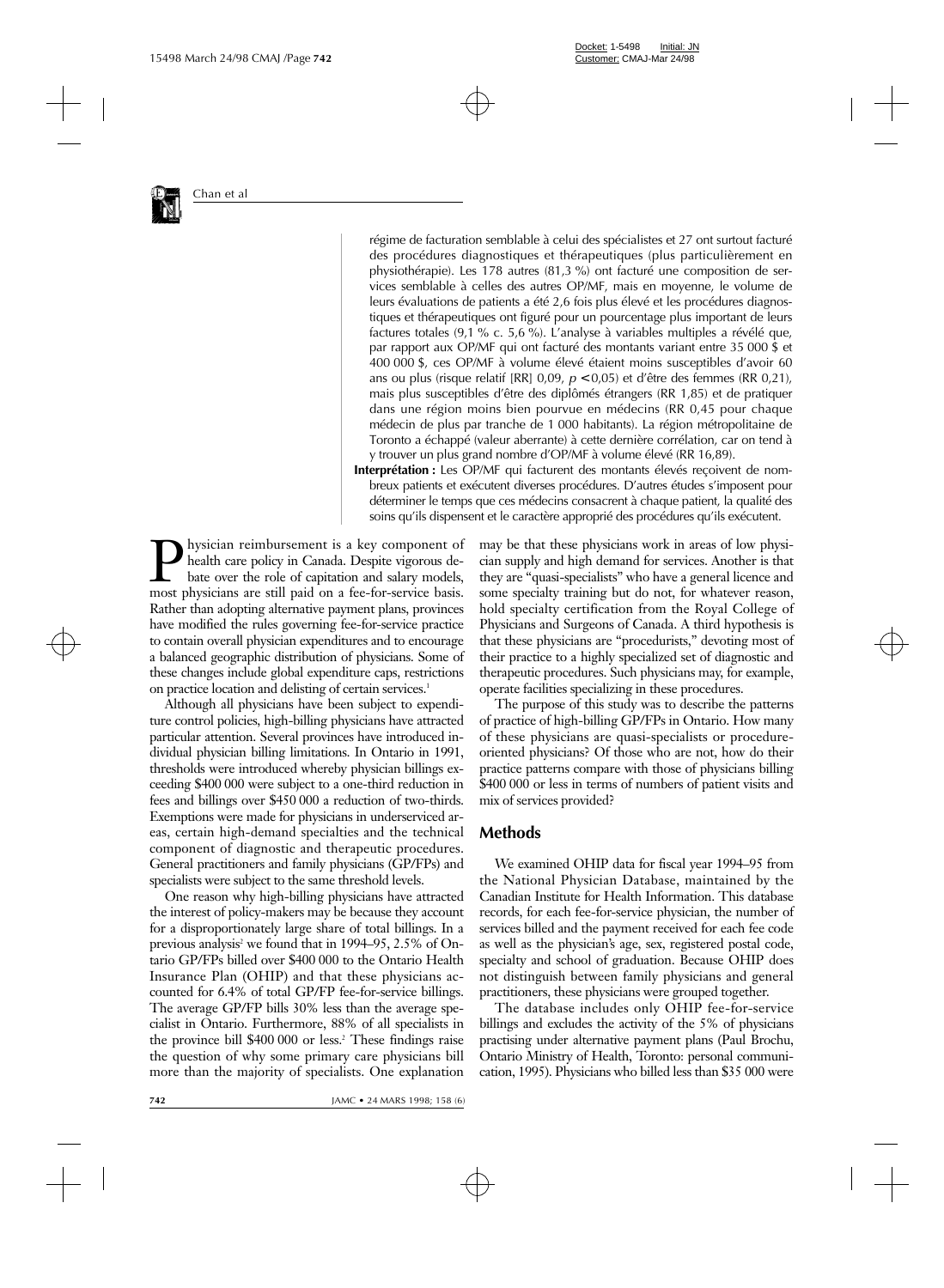

also excluded from the study because they distort the number of physicians in practice; although they represent 15% of physicians, they account for only 1% of total billings.2 Other services excluded from this analysis were certain inpatient diagnostic procedures remunerated through hospital budgets, out-of-province services, commercial laboratory services and services for other payers, such as private insurers and the Workers' Compensation Board. The data reflect price decreases, or "claw-backs," implemented during 1994–95 to help contain expenditures within the negotiated billing cap for the year, but they exclude an end-ofyear adjustment of \$178 million recovered from physicians for billings exceeding the cap. Most important for this analysis, data in the National Physician Database represent billings before application of threshold reductions.

GP/FPs were classified as "high billers" if they billed more than \$400 000 in 1994–95. We calculated, for each high-billing GP/FP, the amount billed in each of 6 service categories: assessments and consultations, hospital visits, psychotherapy and counselling, diagnostic and therapeutic procedures, surgical procedures and special visit premiums. The reader is referred elsewhere for a description of this classification scheme.<sup>3</sup> Physicians were identified as quasi-specialists or procedurists if over half of their billings were for psychotherapy and counselling or for diagnostic, therapeutic or surgical procedures. For the remaining physicians we then examined whether, of the billings for assessments and consultations and special visit premiums, more than half were for emergency services, oculovisual assessments or related consultations, or house-call visits. These physicians were also identified as quasi-specialists or procedurists. The fee codes for physicians meeting any of these criteria were then inspected manually to further classify them as a particular type of quasi-specialist or procedurist. High-billing GP/FPs not meeting these criteria were classified as "high-volume primary care GP/FPs."

Physicians were assigned to a district health council (DHC) according to their postal code. We also classified GP/FPs by the amount of specialty backup available. Both specialists and GP/FPs were assigned to the nearest hospital; if after these assignments a hospital had only GP/FPs, those GP/FPs were designated as having no immediate specialty backup. The number of GP/FPs per capita in the DHC was also used to assign to each physician a variable representing local physician supply. Physicians were classified as to the stage of their practice: recent graduates, who had completed medical school within the preceding 7 years, physicians 60 years of age or older, and "established" physicians (less than 60 years of age and not recent graduates).

We tested the association of high billing status with demographic characteristics using logistic regression. The dependent variable was high billing status (yes or no), and the independent variables were age, sex, foreign graduate status,

specialty backup, local physician supply (as defined by the number of GP/FPs per capita in the DHC) and whether the physician's practice was based in Metropolitan Toronto.

We examined differences in the likelihood of performing certain types of procedures between high-volume primary care GP/FPs and those who billed \$35 000 to \$400 000. For this analysis a physician had to perform a minimum number of services per year to qualify for the status of "providing the service." Minimums used in this study were as follows: emergency department coverage, 100 visits; electrocardiography, spirometry, audiology, physiotherapy and hospital inpatient care, 36 visits; sigmoidoscopy (performed less often), 12 visits; and deliveries, 1 visit. These threshold minimums were varied in a sensitivity analysis.

## **Results**

#### *Characteristics of high-billing physicians*

The majority (178 [81.3%]) of the 219 high-billing GP/FPs were high-volume primary care GP/FPs. Of the remaining high-billing GP/FPs, 14 were quasi-specialists and 27 were procedurists. Specialties represented among the quasi-specialists were radiology (6 physicians), psychiatry (3), obstetrics and gynecology (2), emergency medicine (2) and general surgery (1). Procedures performed by the procedurists included physiotherapy (14 physicians), therapeutic abortions (3), physiotherapy and nerve blocks (2), sleep studies (2), audiometry (2) and, for 1 physician each, house calls, oculovisual assessment, electromyography and cryotherapy/intralesional injections.

Fig. 1 shows the correlation between the proportion of GP/FPs in each DHC who were high billers and physician supply. High billing status tended to vary inversely with the number of GP/FPs per capita. There was only 1 high-billing physician in the Ottawa region and none in Kingston, 2 regions with high physician supply. Metropolitan Toronto was an important exception: it had the highest physician supply in the province and a large proportion of high billers.

The characteristics of the high- and lower-billing GP/FPs are shown in Table 1. High-billing physicians tended to be male, established physicians and foreign graduates  $(p < 0.01$ , Fisher's exact test). There were some differences between the 3 types of high-billing GP/FP, but most were not statistically significant, in part because of the small number of observations. Quasi-specialists tended to be foreign graduates, none were recent graduates, and relatively few were practising in Metropolitan Toronto.

Multivariate analysis was used for a more detailed comparison of the characteristics of GP/FPs whose billings exceeded \$400 000 and of those who billed \$35 000 to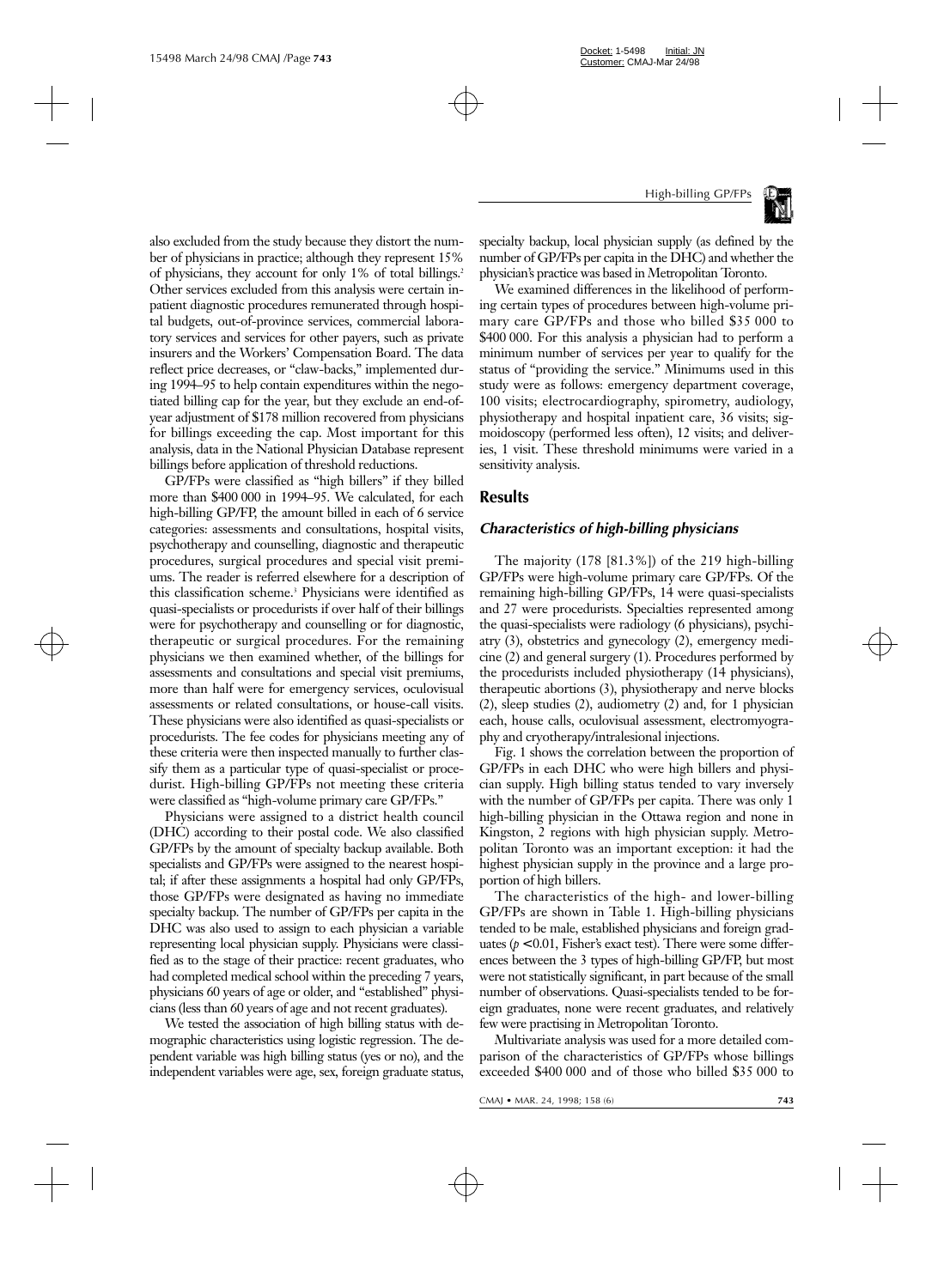

\$400 000 (Table 1). Consistent with the bivariate analysis, high billers tended to be male, established physicians and foreign graduates, residing either in areas of low physician supply or in Metropolitan Toronto. Immediate specialty backup was not a significant factor, nor was medical school within Canada for domestic graduates (data not shown). A sensitivity analysis was performed in which high-billing quasi-specialists and procedurists were excluded. In these regressions, status as recent graduate became insignificant  $(p = 0.05)$ .

#### *Service profile of high-volume primary care GP/FPs*

High-volume primary care GP/FPs derived 9.1% of their billings from diagnostic and therapeutic procedures, compared with 5.6% for GP/FPs who billed \$35 000 to \$400 000. High-volume primary care GP/FPs were more likely than lower-billing GP/FPs to perform many diagnostic and therapeutic procedures, including spirometry (29.2% v. 8.3%), electrocardiography (55.6% v. 20.7%), physiotherapy (27.5% v. 7.9%), sigmoidoscopy (10.1% v. 2.1%) and audiometry (10.7% v. 1.6%) (*p* < 0.001 for all differences). There was no significant difference between the 2 groups in the likelihood of performing at least some hospital visits, emergency coverage or deliveries.

The average physician in the high-volume primary care group billed for 16 046 patient encounters in 1994–95 (Table 2). This corresponds to approximately 67 patient encounters per day, assuming approximately 240 working

days per year (2 weeks of vacation, 10 statutory holidays and no weekends worked). These volumes were 2.6 times higher than average volumes for other active physicians.

#### **Interpretation**

In 1994–95 physicians who billed over \$400 000 constituted only 2.5% of all active GP/FPs in Ontario but accounted for 6.4% of total billings by GP/FPs.<sup>2</sup> Most of these physicians were not quasi-specialists or singleservice providers but, instead, provided a high volume of primary care services. High-volume primary care GP/FPs performed on average 2.6 times the number of patient assessments that were performed by the average active GP/FP who billed \$35 000 to \$400 000 in 1994–95.

The finding that most high-billing physicians are men is not surprising. Female GP/FPs tend to provide fewer services than their male counterparts<sup>4</sup> and have lower average billings.2,4 One-third of female physicians practise part-time,<sup>5</sup> and female physicians tend to interrupt their careers more frequently, particularly for childbearing and child rearing.6,7 Finally, because female physicians tend to spend more time with their patients, $s$ <sup>-10</sup> they may be less likely to maintain a high-volume practice.

Little is known about the case-mix of the patient population and the quality of the physician–patient interaction in high-volume practices other than the findings of a study in New Brunswick, which indicated that GP/FPs with very high numbers of office visits wrote more pre-



**Fig. 1: Correlation between proportion of general and family practitioners (GP/FPs) in Ontario district health councils (DHCs) who billed over \$400 000 in 1994–95 and physician supply. Each circle represents one DHC, the size of the circle being proportional to population. Dashed lines represent the provincial mean.**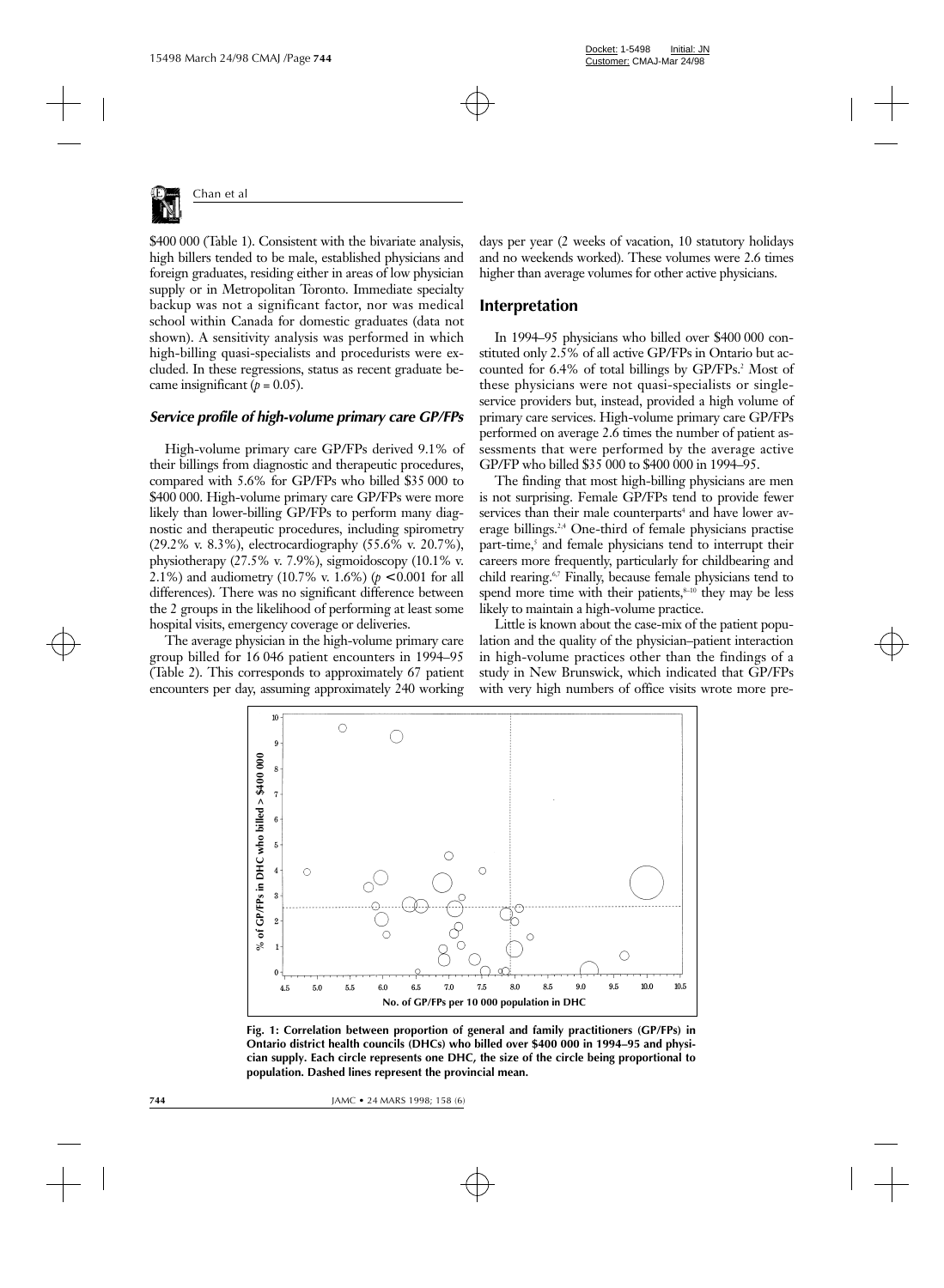

scriptions per patient than those with low-volume practices.11 The high volumes observed in our study raise the question of how much time these physicians were spending with their patients. Further research is needed to determine the appropriateness of visits among high-volume GP/FPs compared with lower-volume physicians. Other hypotheses that warrant further research are that highbilling GP/FPs maintain high volumes by providing more efficient service, by serving a particular niche or by being more popular than other physicians in the community.

In our study high-volume physicians were more likely to perform diagnostic and therapeutic procedures and derived a higher proportion of their billings from them. Many of these procedures are self-referred services: the GP/FP not only orders them but also performs and bills for them. Some US studies have demonstrated a link between higher use of a service and self-referral, particularly for diagnostic imaging, $12-14$  electrocardiography<sup>12</sup> and physiotherapy.<sup>15,16</sup> Our study could not detect this behaviour because of lack of clinical information. Further study is needed to examine the appropriateness of self-referred services performed by physicians with high-volume practices.

The likelihood of being a high biller was inversely proportional to physician supply, except in Metropolitan Toronto, which had the highest GP/FP supply of any DHC yet had a high proportion of high billers. Our previous research showed large regional variation in percapita physician billings by DHC, the highest utilization rate being in Metropolitan Toronto.<sup>2</sup> One hypothesis deserving further study is that there are underserved communities in Toronto, such as ethnic minorities. Nonetheless, the high expenditures associated with high billers and their effect on regional variation suggest that these physicians warrant closer scrutiny.

The 6% of high-billing GP/FPs practising as quasispecialists in our study tended to be foreign graduates practising outside Toronto. Virtually all had been practising at least 7 years after graduation from medical school. These findings are consistent with the hypothesis that many of these physicians are foreign-trained specialists holding a general licence but not Canadian specialty certification. OHIP regulations permit physicians to bill fee

**Table 1: Characteristics of high- and lower-billing general practitioners and family physicians (GP/FPs) in Ontario in 1994–95**

| Characteristic                      |                                   |                          |                                                    |                           |                                                              |                                                                    |                                                        |
|-------------------------------------|-----------------------------------|--------------------------|----------------------------------------------------|---------------------------|--------------------------------------------------------------|--------------------------------------------------------------------|--------------------------------------------------------|
|                                     | GP/FPs who billed $> $400 000*$   |                          |                                                    |                           |                                                              | Multivariate analysis: odds ratio (and 95%<br>confidence interval) |                                                        |
|                                     | Ouasi-<br>specialists<br>$n = 14$ | Procedurists<br>$n = 27$ | High-volume<br>primary care<br>GP/FPs<br>$n = 178$ | All<br>$n = 219$          | GP/FPs who billed<br>$>$ \$35 000 to \$400 000<br>$n = 8445$ | High-volume<br>primary care<br>GP/FPs<br>$n = 178$                 | All GP/FPs<br>who billed<br>$>$ \$400 000<br>$n = 219$ |
| Recent graduate                     | 0(0.0)                            | 2(7.4)                   | 20(11.2)                                           | 22(10.0)                  | 1520 (18.0)                                                  | $0.68(0.41 - 1.13)$                                                | $0.60(0.37-0.95)$                                      |
| Age $\geq 60$ yr                    | 1(7.1)                            | 3(11.1)                  | 4(2.2)                                             | 8(3.6)                    | 1089 (12.9)                                                  | $0.09(0.03 - 0.25)$                                                | $0.16(0.08 - 0.32)$                                    |
| Female                              | 2(14.3)                           | 2(7.4)                   | (6.7)<br>12                                        | $16$ $(7.3)$ <sup>+</sup> | 2204 (26.1)                                                  | $0.21(0.12 - 0.38)$                                                | $0.23(0.14 - 0.39)$                                    |
| Foreign graduate                    | 7(50.0)                           | 7(25.9)                  | 63 (35.4)                                          | 77(35.2)                  | 1849 (21.9)                                                  | $1.85(1.33 - 2.56)$                                                | $1.77(1.31 - 2.38)$                                    |
| Resident of                         |                                   |                          |                                                    |                           |                                                              |                                                                    |                                                        |
| Metropolitan Toronto                | 3(21.4)                           | 12(44.4)                 | 71 (39.9)                                          | 85(38.3)                  | 2415 (28.6)                                                  | 16.89 (7.27-39.25)                                                 | 11.26 (5.44-23.31)                                     |
| No. of GP/FPs per capita<br>in DHCS |                                   |                          |                                                    |                           |                                                              | $0.45(0.38 - 0.60)$                                                | $0.53(0.44 - 0.65)$                                    |

\*Quasi-specialists had practice profiles similar to those of certain specialists, procedurists derived most of their billings from performing certain procedures, and high-volume primary care GP/FPs derived most of their billings from typical GP/FP services (e.g., office visits). Source: Ontario Health Insurance Plan (OHIP) 1994–95 data, National Physician Database.<br>†Different from lower-billing GP/FPs (Fisher's exact test, *p* < 0.0

‡Different from lower-billing GP/FPs (Fisher's exact test, *p* < 0.05).

§DHC = district health council. Continuous variable; for every increase of 1 physician per 1000 population in the district health council, the likelihood of being a high-volume primary care GP/FP decreases according to the odds ratio noted in the table.

#### **Table 2: Differences in patient visits between high-volume primary care GP/FPs and lower-billing GP/FPs**

|                                          |                           | High-volume primary care<br>GP/FPs | GP/FPs who billed<br>$>$ \$35 000 to \$400 000 |                           |
|------------------------------------------|---------------------------|------------------------------------|------------------------------------------------|---------------------------|
| Type of visit                            | Average no.<br>in 1994-95 | Estimated<br>daily volume*         | Average no.<br>in 1994-95                      | Estimated<br>daily volume |
| Office assessment <sup>+</sup>           | 13 607                    | 56.7                               | 4 6 2 4                                        | 19.3                      |
| Visit for psychotherapy and counselling# | 631                       | 2.6                                | 455                                            | 1.9                       |
| Hospital visit                           | 568                       | 2.4                                | 325                                            | 1.4                       |
| Nursing-home visit                       | 442                       | 1.8                                | 209                                            | 0.9                       |
| House call                               | 317                       | 1.3                                | 129                                            | 0.5                       |
| Emergency visit                          | 481                       | 2.0                                | 403                                            | 1.7                       |
| Average billings                         | \$454 256                 |                                    | \$179 229                                      |                           |

\*Assumes 240 working days per year.

†Includes mini, minor, intermediate, general and preoperative assessments, consultations (full and limited) and prenatal visits.

‡Includes psychotherapy, counselling, hypnosis and mental health interviews. For group psychotherapy or counselling, one visit is counted for each group session.